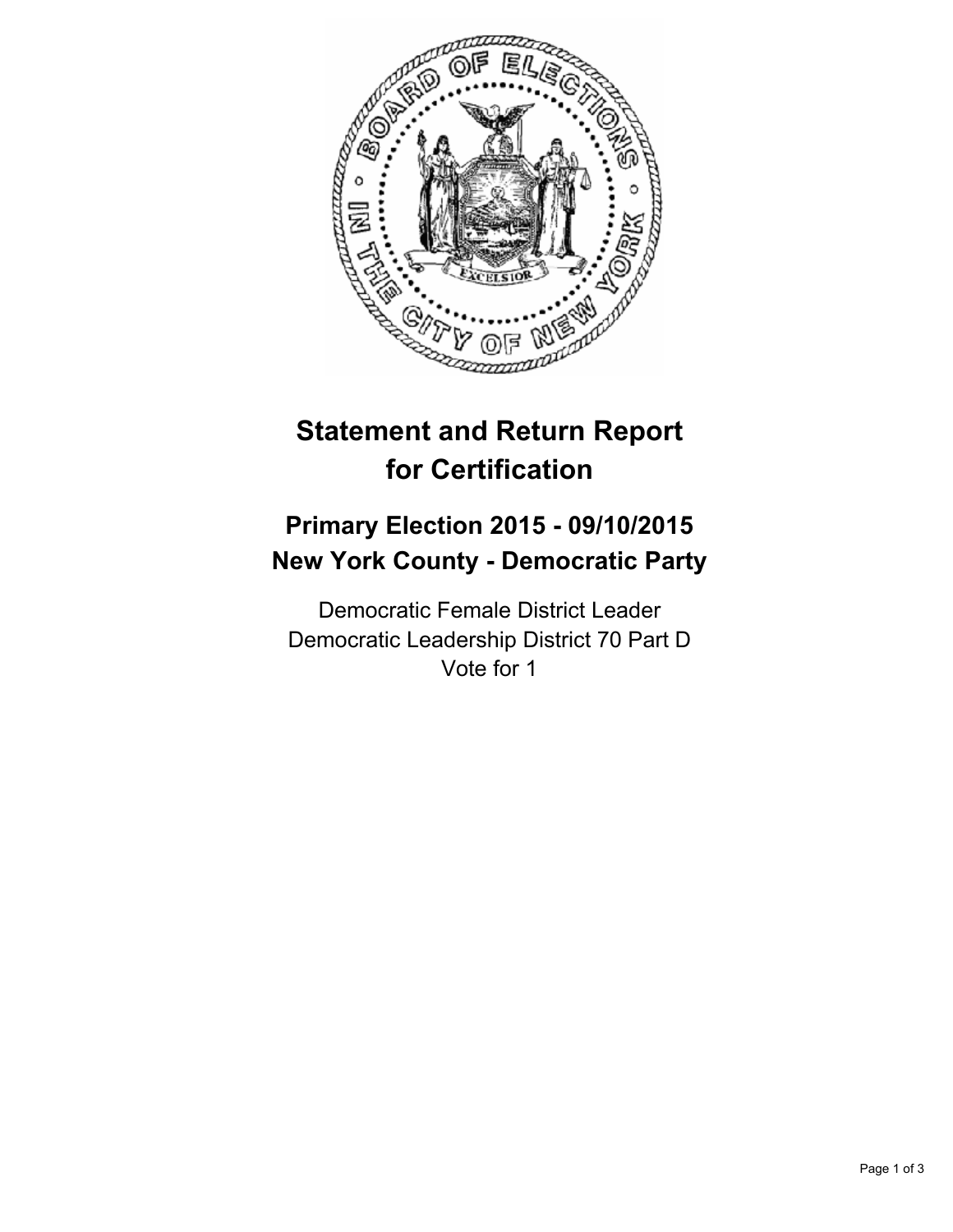

#### **Assembly District 70**

| <b>PUBLIC COUNTER</b>                                    | 772 |
|----------------------------------------------------------|-----|
| ABSENTEE/MILITARY                                        | 29  |
| AFFIDAVIT                                                | 10  |
| <b>Total Ballots</b>                                     | 811 |
| Less - Inapplicable Federal/Special Presidential Ballots | 0   |
| <b>Total Applicable Ballots</b>                          | 811 |
| <b>MARISOL ALCANTARA</b>                                 | 308 |
| ALICIA DIANA BARKSDALE                                   | 396 |
| CORDELL CLEARE (WRITE-IN)                                | 2   |
| YASMINE CORNEILUS (WRITE-IN)                             |     |
| <b>Total Votes</b>                                       | 707 |
| Unrecorded                                               | 104 |